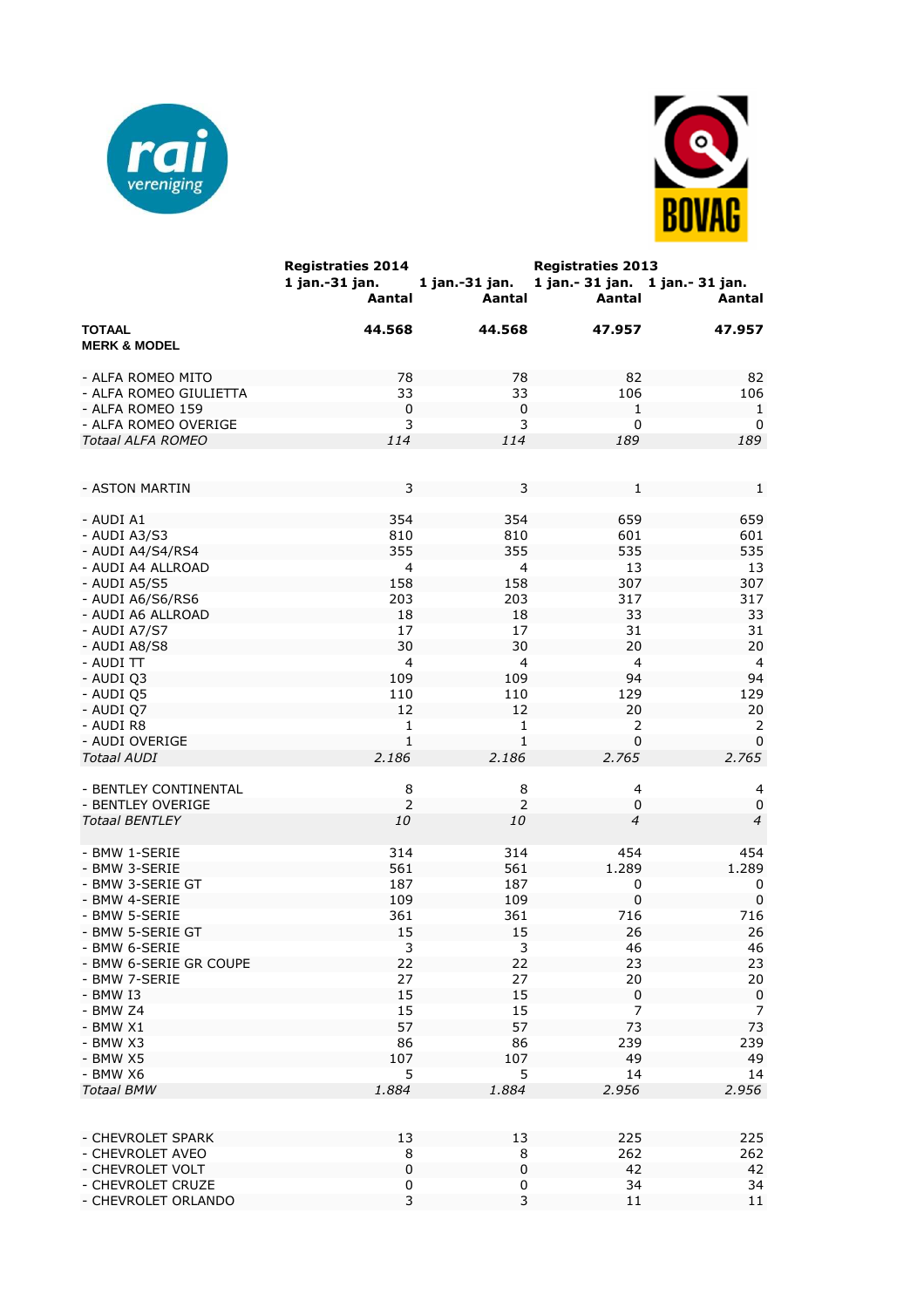| - CHEVROLET TRAX        | 17             | 17             | $\pmb{0}$      | 0              |
|-------------------------|----------------|----------------|----------------|----------------|
| - CHEVROLET CAPTIVA     | 1              | 1              | 11             | 11             |
| <b>Totaal CHEVROLET</b> | 42             | 42             | 585            | 585            |
|                         |                |                |                |                |
|                         |                |                |                |                |
| - CHEVROLET USA         | 1              | 1              | 1              | $\mathbf{1}$   |
|                         |                |                |                |                |
| - CHRYSLER              | 0              | 0              | 1              | 1              |
|                         |                |                |                |                |
| - CITROEN C-ZERO        | $\pmb{0}$      | $\pmb{0}$      | 3              | 3              |
| - CITROEN C1            | 721            | 721            | 998            | 998            |
| - CITROEN C3            | 488            | 488            | 383            | 383            |
| - CITROEN DS3           | 202            | 202            | 242            | 242            |
| - CITROEN C3 PICASSO    | 40             | 40             | 43             | 43             |
|                         |                |                |                |                |
| - CITROEN C4            | 27             | 27             | 72             | 72             |
| - CITROEN DS4           | 13             | 13             | 30             | 30             |
| - CITROEN C4 AIRCROSS   | 5              | 5              | 56             | 56             |
| - CITROEN C5            | 14             | 14             | 46             | 46             |
| - CITROEN DS5           | 56             | 56             | 205            | 205            |
| - CITROEN C6            | 0              | 0              | 5              | 5              |
| - CITROEN C4 PICASSO    | 579            | 579            | 113            | 113            |
| - CITROEN C8            | 2              | 2              | 1              | 1              |
| - CITROEN C-CROSSER     | $\pmb{0}$      | $\mathbf 0$    | 1              | $\mathbf{1}$   |
| - CITROEN NEMO          | $\mathbf 0$    | 0              | $\mathbf{1}$   | $\mathbf{1}$   |
| - CITROEN BERLINGO      | 9              | 9              | 13             | 13             |
| - CITROEN JUMPY         | 1              | 1              | 1              | $\mathbf{1}$   |
| - CITROEN JUMPER        | 9              | 9              | 8              | $\,8\,$        |
| <b>Totaal CITROEN</b>   | 2.166          | 2.166          | 2.221          | 2.221          |
|                         |                |                |                |                |
|                         |                |                |                |                |
|                         |                |                |                |                |
| - DACIA LOGAN           | 160            | 160            | 1              | 1              |
| - DACIA SANDERO         | 169            | 169            | 81             | 81             |
| - DACIA DUSTER          | 17             | 17             | 11             | 11             |
| - DACIA LODGY           | 64             | 64             | 214            | 214            |
| - DACIA DOKKER          | 25             | 25             | 0              | 0              |
| <b>Totaal DACIA</b>     | 435            | 435            | 307            | 307            |
|                         |                |                |                |                |
| - DAIHATSU              | $\mathbf{1}$   | $\mathbf{1}$   | 0              | 0              |
|                         |                |                |                |                |
| - FERRARI CALIFORNIA    | 1              | $\mathbf{1}$   | $\mathbf 0$    | 0              |
| - FERRARI 458           | 3              | 3              | 0              | 0              |
| - FERRARI OVERIGE       | $\mathbf{1}$   | $\mathbf 1$    | $\mathbf 0$    | $\mathbf 0$    |
| <b>Totaal FERRARI</b>   | 5              | 5              | 0              | 0              |
|                         |                |                |                |                |
|                         |                |                |                |                |
|                         |                |                |                |                |
| - FIAT 500              | 933            | 933            | 445            | 445            |
| - FIAT 500L             | 127            | 127            | 80             | 80             |
| - FIAT PANDA            | 296            | 296            | 992            | 992            |
| - FIAT PUNTO            | 81             | 81             | 258            | 258            |
| - FIAT SEDICI           | 2              | 2              | 22             | 22             |
| - FIAT BRAVO            | $\overline{7}$ | $\overline{7}$ | 6              | 6              |
| - FIAT DOBLO            | 1              | 1              | 16             | 16             |
| - FIAT QUBO             | $\overline{2}$ | $\overline{2}$ | 31             | 31             |
| - FIAT BUS              | $\overline{2}$ | $\overline{2}$ | 23             | 23             |
| <b>Totaal FIAT</b>      | 1.451          | 1.451          | 1.873          | 1.873          |
|                         |                |                |                |                |
|                         |                |                |                |                |
|                         |                |                |                |                |
| - FORD KA               | 100            | 100            | 243            | 243            |
| - FORD FIESTA           | 1.330          | 1.330          | 1.352          | 1.352          |
| - FORD FUSION           | 2              | 2              | $\mathbf 0$    | 0              |
| - FORD B-MAX            | 267            | 267            | 466            | 466            |
|                         | 584            |                |                |                |
| - FORD FOCUS            |                | 584            | 1.669          | 1.669          |
| - FORD C-MAX            | 267            | 267            | 331            | 331            |
| - FORD KUGA             | 81             | 81             | 6              | 6              |
| - FORD MONDEO           | 124            | 124            | 42             | 42             |
| - FORD S-MAX            | 71             | 71             | 32             | 32             |
| - FORD GALAXY           | 28             | 28             | 11             | 11             |
| - FORD TRANSIT TOURNEO  | 3              | 3              | 19             | 19             |
| - FORD TOURNEO CUSTOM   | 6              | 6              | $\overline{4}$ | $\overline{4}$ |
| <b>Totaal FORD</b>      | 2.863          | 2.863          | 4.175          | 4.175          |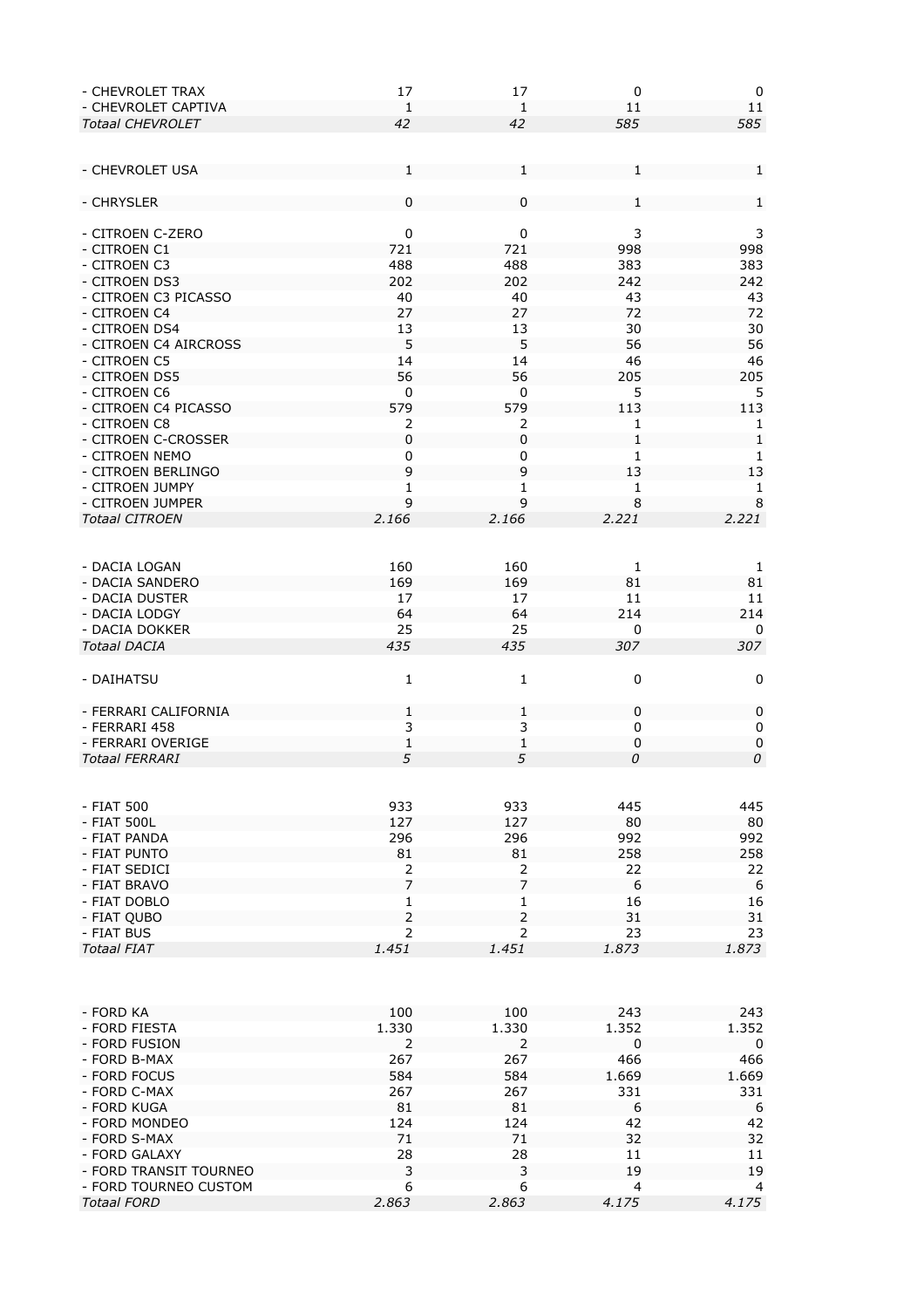| - HONDA JAZZ               | 43             | 43             | 53             | 53             |
|----------------------------|----------------|----------------|----------------|----------------|
| - HONDA CIVIC              | 9              | 9              | 26             | 26             |
| - HONDA INSIGHT            | 19             | 19             | 7              | $\overline{7}$ |
| - HONDA ACCORD             | $\overline{4}$ | 4              | 1              | 1              |
| - HONDA CR-Z               | $\mathbf{1}$   | 1              | $\mathbf 0$    | $\mathbf 0$    |
| - HONDA CR-V               | 60             | 60             | 111            | 111            |
| <b>Totaal HONDA</b>        | 136            | 136            | 198            | 198            |
|                            |                |                |                |                |
|                            |                |                |                |                |
| - HYUNDAI I 10             | 789            | 789            | 357            | 357            |
| - HYUNDAI I 20             | 241            | 241            | 219            | 219            |
| - HYUNDAI I 30             | 114            | 114            | 311            | 311            |
| - HYUNDAI I 40             | 30             | 30             | 89             | 89             |
| - HYUNDAI VELOSTER         | 13             | 13             | 13             | 13             |
| - HYUNDAI GENESIS          | 3              | 3              | 2              | 2              |
| - HYUNDAI IX20             | 146            | 146            | 201            | 201            |
| - HYUNDAI IX35             | 87             | 87             | 200            | 200            |
| - HYUNDAI SANTA FE         | 24             | 24             | 32             | 32             |
| <b>Totaal HYUNDAI</b>      | 1.447          | 1.447          | 1.424          | 1.424          |
|                            |                |                |                |                |
|                            |                |                |                |                |
|                            |                |                |                |                |
| - INFINITI                 | 7              | 7              | 0              | 0              |
|                            |                |                |                |                |
| - JAGUAR XF                | 39             | 39             | 19             | 19             |
| - JAGUAR XJ-SERIE          | $\overline{4}$ | 4              | 3              | 3              |
| - JAGUAR XK-SERIE          | 1              | 1              | 1              | $\mathbf{1}$   |
| - JAGUAR F-TYPE            | $\overline{4}$ | $\overline{4}$ | $\pmb{0}$      | $\mathbf 0$    |
| <b>Totaal JAGUAR</b>       | 48             | 48             | 23             | 23             |
|                            |                |                |                |                |
| - JEEP COMPASS             | 8              | 8              | 33             | 33             |
| - JEEP (GR)CHEROKEE        | 18             | 18             | 9              | 9              |
| - JEEP WRANGLER            | 1              | 1              | 2              | 2              |
| <b>Totaal JEEP</b>         | 27             | 27             | 44             | 44             |
|                            |                |                |                |                |
|                            |                |                |                |                |
|                            |                |                |                |                |
|                            |                |                |                |                |
| - KIA PICANTO              | 1.632          | 1.632          | 1.362          | 1.362          |
| - KIA RIO                  | 680            | 680            | 881            | 881            |
| - KIA SOUL                 | 0              | 0              | $\overline{4}$ | 4              |
| - KIA VENGA                | 236            | 236            | 260            | 260            |
| - KIA CEED                 | 232            | 232            | 606            | 606            |
| - KIA OPTIMA               | 22             | 22             | 11             | 11             |
| - KIA CARENS               | 125            | 125            | $\mathbf 0$    | 0              |
| - KIA SPORTAGE             | 180            | 180            | 449            | 449            |
| - KIA SORENTO              | 19             | 19             | 52             | 52             |
| <b>Totaal KIA</b>          | 3.126          | 3.126          | 3.625          | 3.625          |
|                            |                |                |                |                |
|                            |                |                |                |                |
|                            |                |                |                |                |
|                            |                |                |                |                |
| - LANDWIND CV9             | $\mathbf{1}$   | 1              | 6              | 6              |
| <b>Totaal LANDWIND</b>     | 1              | 1              | 6              | 6              |
|                            |                |                |                |                |
| - LANCIA YPSILON           | 26             | 26             | 49             | 49             |
| - LANCIA DELTA             | 2              | 2              | $\overline{4}$ | 4              |
| - LANCIA FLAVIA            | 1              | 1              | $\mathbf{1}$   | $\,1\,$        |
| - LANCIA THEMA             | 7              | 7              | $\overline{4}$ | 4              |
| - LANCIA VOYAGER           | $\overline{2}$ | $\overline{2}$ | 18             | 18             |
| <b>Totaal LANCIA</b>       |                |                |                | 76             |
|                            | 38             | 38             | 76             |                |
|                            |                |                |                |                |
|                            |                |                |                |                |
| - LAND ROVER FREELANDER    | 21             | 21             | 21             | 21             |
| - LAND ROVER RANGE ROVER E | 91             | 91             | 118            | 118            |
| - LAND ROVER DISCOVERY     | 11             | 11             | 18             | 18             |
| - LAND ROVER RANGE ROVER S | 115            | 115            | 16             | 16             |
| - LAND ROVER RANGE ROVER   | 27             | 27             | 54             | 54             |
| <b>Totaal LAND ROVER</b>   | 265            | 265            | 227            | 227            |
|                            |                |                |                |                |
|                            |                |                |                |                |
| - LEXUS CT                 | 33             | 33             | 193            | 193            |
| - LEXUS IS                 | 114            | 114            | $\overline{2}$ | $\overline{2}$ |
|                            |                |                |                |                |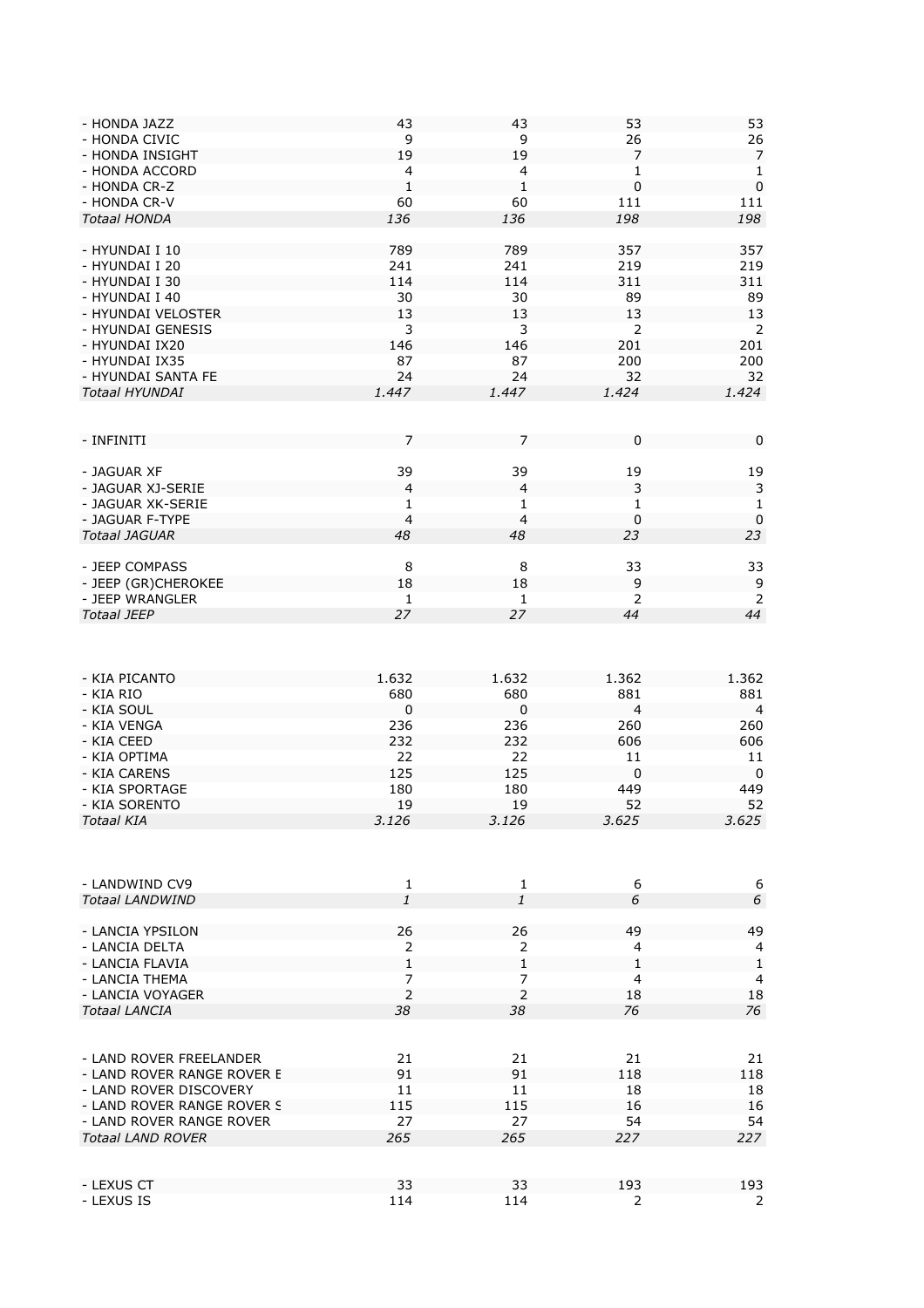| - LEXUS GS                  | 18             | 18             | 16             | 16               |
|-----------------------------|----------------|----------------|----------------|------------------|
| - LEXUS LS                  | 1              | 1              | 6              | 6                |
| - LEXUS LFA                 | $\pmb{0}$      |                | $\mathbf{1}$   | $1\,$            |
|                             |                | 0              |                |                  |
| - LEXUS RX                  | 17             | 17             | 26             | 26               |
| <b>Totaal LEXUS</b>         | 183            | 183            | 244            | 244              |
|                             |                |                |                |                  |
| - MASERATI                  | 32             | 32             | $\mathbf{1}$   | 1                |
|                             |                |                |                |                  |
|                             |                |                |                |                  |
| - MAZDA 2                   | 110            | 110            | 104            | 104              |
| - MAZDA 3                   | 138            | 138            | 32             | 32               |
| - MAZDA 6                   | 196            | 196            | 42             | 42               |
| - MAZDA 5                   | 2              | 2              | 12             | 12               |
|                             |                |                |                |                  |
| - MAZDA MX-5                | 3              | 3              | $\overline{4}$ | $\overline{4}$   |
| - MAZDA CX-5                | 442            | 442            | 292            | 292              |
| <b>Totaal MAZDA</b>         | 891            | 891            | 486            | 486              |
|                             |                |                |                |                  |
|                             |                |                |                |                  |
|                             |                |                |                |                  |
| - MB A-KLASSE               | 303            | 303            | 303            | 303              |
| - MB B-KLASSE               | 319            | 319            | 327            | 327              |
| - MB CLA-KLASSE             | 186            | 186            | 0              | 0                |
| - MB C-KLASSE               | 86             | 86             |                |                  |
|                             |                |                | 179            | 179              |
| - MB E-KLASSE               | 154            | 154            | 141            | 141              |
| - MB CLS-KLASSE             | 15             | 15             | 23             | 23               |
| - MB S-KLASSE               | 59             | 59             | 3              | 3                |
| - MB CL-KLASSE              |                |                |                |                  |
|                             | 0              | 0              | $\mathbf{1}$   | $\mathbf{1}$     |
| - MB SL-KLASSE              | $\pmb{0}$      | $\pmb{0}$      | $\mathbf 2$    | $\mathsf{2}\,$   |
| - MB SLS-KLASSE             | 3              | 3              | 1              | $\mathbf{1}$     |
| - MB SLK-KLASSE             | $\overline{2}$ |                | 9              | 9                |
| - MB GL-KLASSE              | 10             | 10             | 7              | 7                |
|                             |                |                |                |                  |
| - MB GLK-KLASSE             | 14             | 14             | 21             | 21               |
| - MB G-KLASSE               | 1              | 1              | 1              | 1                |
| - MB M-KLASSE               | 28             | 28             | 65             | 65               |
| - MB R-KLASSE               | $\mathbf 0$    | 0              | $\overline{4}$ | 4                |
|                             |                |                |                |                  |
| - MB CITAN                  | 7              | 7              | 6              | $\boldsymbol{6}$ |
| - MB VIANO                  | 3              | 3              | 5              | 5                |
| - MB VITO                   | $\overline{7}$ | $\overline{7}$ | 15             | 15               |
| - MB SPRINTER               | 46             | 46             | 45             | 45               |
|                             |                |                |                |                  |
| <b>Totaal MERCEDES</b>      | 1.243          | 1.243          | 1.158          | 1.158            |
|                             |                |                |                |                  |
|                             |                |                |                |                  |
| - MINI MINI                 | 281            | 281            | 411            | 411              |
| - MINI COUNTRYMAN           | 135            | 135            | 126            | 126              |
|                             |                |                |                |                  |
| - MINI PACEMAN              | 28             | 28             | $\mathbf 0$    | $\mathbf 0$      |
| <b>Totaal MINI</b>          | 444            | 444            | 537            | 537              |
|                             |                |                |                |                  |
| - MITSUBISHI I-MIEV         | 0              | 0              | 1              | 1                |
|                             |                |                |                |                  |
| - MITSUBISHI COLT           | 1              | 1              | 58             | 58               |
| - MITSUBISHI SPACE STAR     | 318            | 318            | 0              | 0                |
| - MITSUBISHI LANCER         | 13             | 13             | 12             | 12               |
| - MITSUBISHI ASX            | 117            | 117            | 98             | 98               |
| - MITSUBISHI GRANDIS        | $\pmb{0}$      | $\mathbf 0$    |                |                  |
|                             |                |                |                |                  |
| - MITSUBISHI OUTLANDER      |                |                | $\mathbf{1}$   | $\mathbf{1}$     |
|                             | 83             | 83             | 129            | 129              |
| - MITSUBISHI PAJERO         | $\mathbf{1}$   | $\mathbf{1}$   | $\mathbf 0$    | $\mathbf 0$      |
|                             |                |                |                |                  |
| <b>Totaal MITSUBISHI</b>    | 533            | 533            | 299            | 299              |
|                             |                |                |                |                  |
| - NISSAN PIXO               | 49             | 49             | 143            | 143              |
| - NISSAN MICRA              | 80             | 80             | 104            | 104              |
| - NISSAN JUKE               | 28             | 28             | 84             | 84               |
|                             |                |                |                |                  |
| - NISSAN NOTE               | 195            | 195            | 52             | 52               |
| - NISSAN LEAF               | 3              | 3              | 16             | 16               |
| - NISSAN NV200              | 3              | 3              | $\overline{4}$ | $\overline{4}$   |
| - NISSAN QASHQAI            | 447            | 447            | 233            | 233              |
| - NISSAN GT-R               | 1              | 1              | 0              | 0                |
|                             |                |                |                |                  |
| - NISSAN X-TRAIL            | 0              | 0              | 1              | 1                |
| - NISSAN MURANO             | $\pmb{0}$      | 0              | $\mathbf{1}$   | $\mathbf{1}$     |
| - NISSAN OVERIGE            | 1              | 1              | 1              | $\mathbf{1}$     |
| <b>Totaal NISSAN</b>        | 807            | 807            | 639            | 639              |
|                             |                |                |                |                  |
|                             |                |                |                |                  |
|                             |                |                |                |                  |
| - OPEL AGILA<br>- OPEL ADAM | 271<br>100     | 271<br>100     | 87<br>12       | 87<br>12         |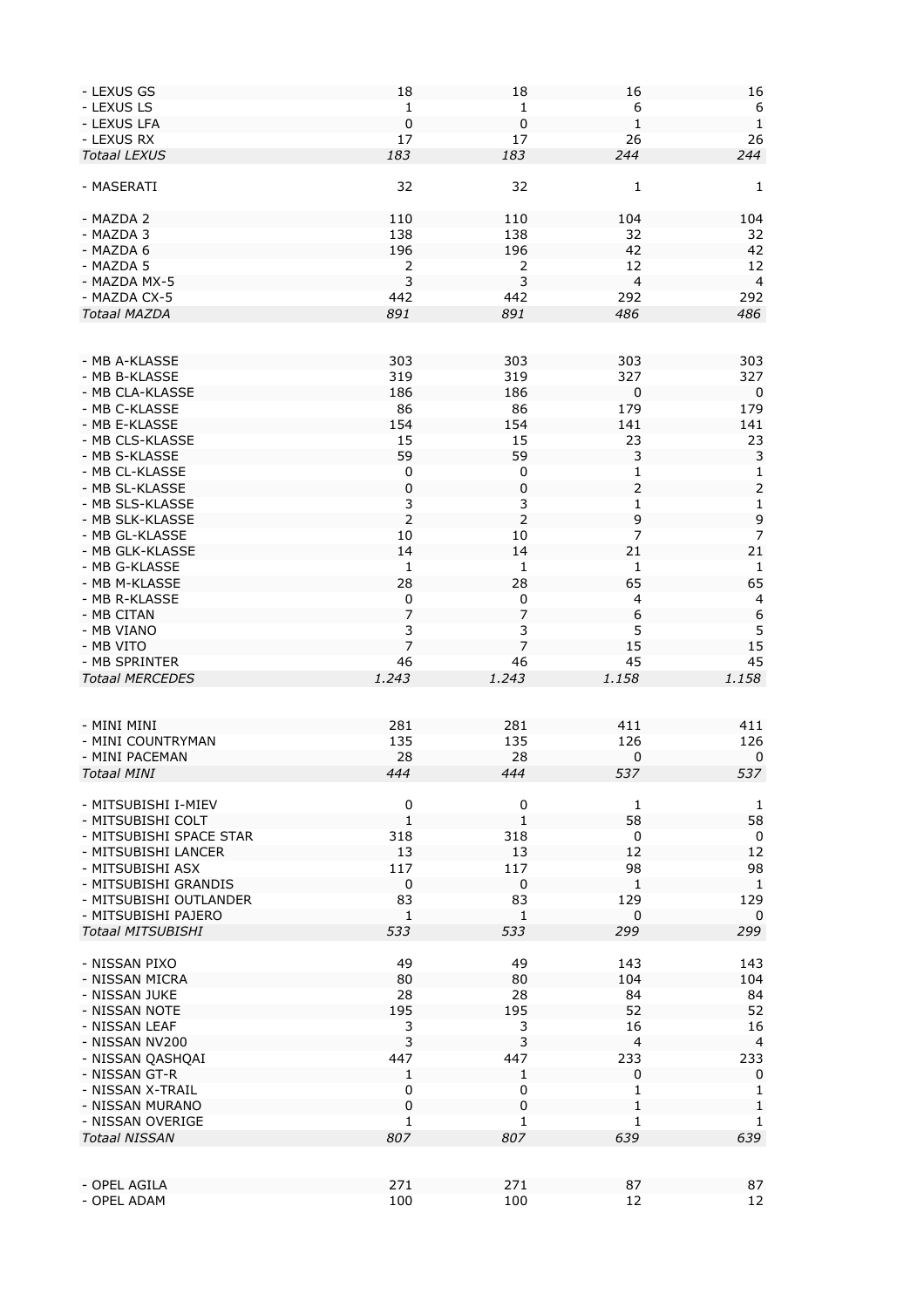| - OPEL AMPERA                    | $\mathbf{1}$ | $\mathbf 1$  | 219              | 219            |
|----------------------------------|--------------|--------------|------------------|----------------|
| - OPEL CORSA                     | 272          | 272          | 493              | 493            |
| - OPEL MERIVA                    | 131          | 131          | 171              | 171            |
|                                  |              |              |                  |                |
| - OPEL ASTRA                     | 214          | 214          | 433              | 433            |
| - OPEL CASCADA                   | 12           | 12           | $\mathbf 0$      | $\mathbf 0$    |
| - OPEL INSIGNIA                  | 376          | 376          | 98               | 98             |
| - OPEL ZAFIRA                    | 207          | 207          | 161              | 161            |
|                                  |              |              |                  |                |
| - OPEL MOKKA                     | 272          | 272          | 94               | 94             |
| - OPEL ANTARA                    | 0            | $\pmb{0}$    | 7                | 7              |
| - OPEL COMBO                     | $\mathbf{1}$ | 1            | 3                | 3              |
| - OPEL VIVARO                    | 13           | 13           | $\overline{2}$   | $\overline{2}$ |
|                                  |              |              |                  |                |
| - OPEL MOVANO                    | 0            | 0            | $\overline{2}$   | 2              |
| <b>Totaal OPEL</b>               | 1.870        | 1.870        | 1.782            | 1.782          |
|                                  |              |              |                  |                |
|                                  |              |              |                  |                |
|                                  |              |              |                  |                |
| - PEUGEOT BIPPER                 | 0            | 0            | 8                | 8              |
| - PEUGEOT BOXER                  | 3            | 3            | 1                | 1              |
| - PEUGEOT ION                    | $\pmb{0}$    | $\mathbf 0$  | $\boldsymbol{6}$ | 6              |
| - PEUGEOT 107                    | 635          | 635          | 1.824            | 1.824          |
|                                  |              |              |                  |                |
| - PEUGEOT $206+$                 | 0            | 0            | 1                | 1              |
| - PEUGEOT 207                    | 2            | 2            | 35               | 35             |
| - PEUGEOT 208                    | 1.475        | 1.475        | 1.277            | 1.277          |
| - PEUGEOT 2008                   | 537          | 537          | $\mathbf 0$      |                |
|                                  |              |              |                  | 0              |
| - PEUGEOT 308                    | 394          | 394          | 93               | 93             |
| - PEUGEOT 3008                   | 130          | 130          | 121              | 121            |
| - PEUGEOT 508                    | 162          | 162          | 633              | 633            |
|                                  |              |              |                  |                |
| - PEUGEOT RCZ                    | 9            | 9            | 12               | 12             |
| - PEUGEOT 5008                   | 79           | 79           | 81               | 81             |
| - PEUGEOT 807                    | $\mathbf{1}$ | $\mathbf{1}$ | 3                | 3              |
| - PEUGEOT PARTNER                | 11           | 11           | 14               | 14             |
|                                  |              |              |                  |                |
| - PEUGEOT OVERIGE                | 0            | 0            | 1                | 1              |
| <b>Totaal PEUGEOT</b>            | 3.438        | 3.438        | 4.110            | 4.110          |
|                                  |              |              |                  |                |
| - PORSCHE 911                    | 92           | 92           | 43               | 43             |
|                                  |              |              |                  |                |
| - PORSCHE BOXSTER                | 8            | 8            | 17               | 17             |
| - PORSCHE CAYMAN                 | 7            | 7            | $\boldsymbol{0}$ | $\overline{0}$ |
| - PORSCHE CAYENNE                | 27           | 27           | 69               | 69             |
|                                  |              |              |                  |                |
| - PORSCHE PANAMERA               | 88           | 88           | 26               | 26             |
| <b>Totaal PORSCHE</b>            | 222          | 222          | 155              | 155            |
|                                  |              |              |                  |                |
| - RENAULT TWINGO                 | 277          | 277          | 1.698            | 1.698          |
|                                  |              |              |                  |                |
| - RENAULT ZOE                    | 9            | 9            | 0                | 0              |
| - RENAULT CLIO                   | 1.816        | 1.816        | 1.017            | 1.017          |
| - RENAULT MODUS                  | 0            | 0            | 9                | 9              |
| - RENAULT MEGANE                 | 29           | 29           | 438              | 438            |
|                                  |              |              |                  |                |
| - RENAULT FLUENCE                | $\mathbf 0$  | $\mathbf 0$  | 2                | 2              |
| - RENAULT LAGUNA                 | 13           | 13           | 53               | 53             |
| - RENAULT CAPTUR                 | 1.087        | 1.087        | $\pmb{0}$        | $\mathbf 0$    |
| - RENAULT KANGOO                 | 9            | 9            | 9                | 9              |
| - RENAULT SCENIC                 |              |              |                  |                |
|                                  | 201          | 201          | 417              | 417            |
| - RENAULT ESPACE                 | 14           | 14           | 55               | 55             |
| - RENAULT TRAFIC                 | 13           | 13           | 3                | 3              |
| - RENAULT MASTER                 | $\mathbf{1}$ | 1            | 0                | 0              |
|                                  |              |              |                  |                |
| <b>Totaal RENAULT</b>            | 3.469        | 3.469        | 3.701            | 3.701          |
|                                  |              |              |                  |                |
|                                  |              |              |                  |                |
| - SSANGYONG                      | 2            | 2            | 2                | $\overline{2}$ |
|                                  |              |              |                  |                |
|                                  |              |              |                  |                |
| - SEAT IBIZA                     | 148          | 148          | 227              | 227            |
| - SEAT LEON                      | 428          | 428          | 235              | 235            |
| - SEAT TOLEDO                    | 49           | 49           | $\mathbf 0$      | 0              |
|                                  |              |              |                  |                |
| - SEAT EXEO                      | 0            | 0            | 8                | 8              |
| - SEAT MII                       | 400          | 400          | 470              | 470            |
| - SEAT ALTEA                     | 27           | 27           | 64               | 64             |
| - SEAT ALHAMBRA                  | 14           | 14           | 17               | 17             |
|                                  |              |              |                  |                |
| <b>Totaal SEAT</b>               | 1.066        | 1.066        | 1.021            | 1.021          |
|                                  |              |              |                  |                |
| - SKODA CITIGO                   | 194          | 194          | 581              | 581            |
| - SKODA FABIA                    |              |              |                  |                |
|                                  |              |              |                  |                |
|                                  | 166          | 166          | 286              | 286            |
| - SKODA RAPID<br>- SKODA OCTAVIA | 224<br>1.054 | 224<br>1.054 | 46<br>292        | 46<br>292      |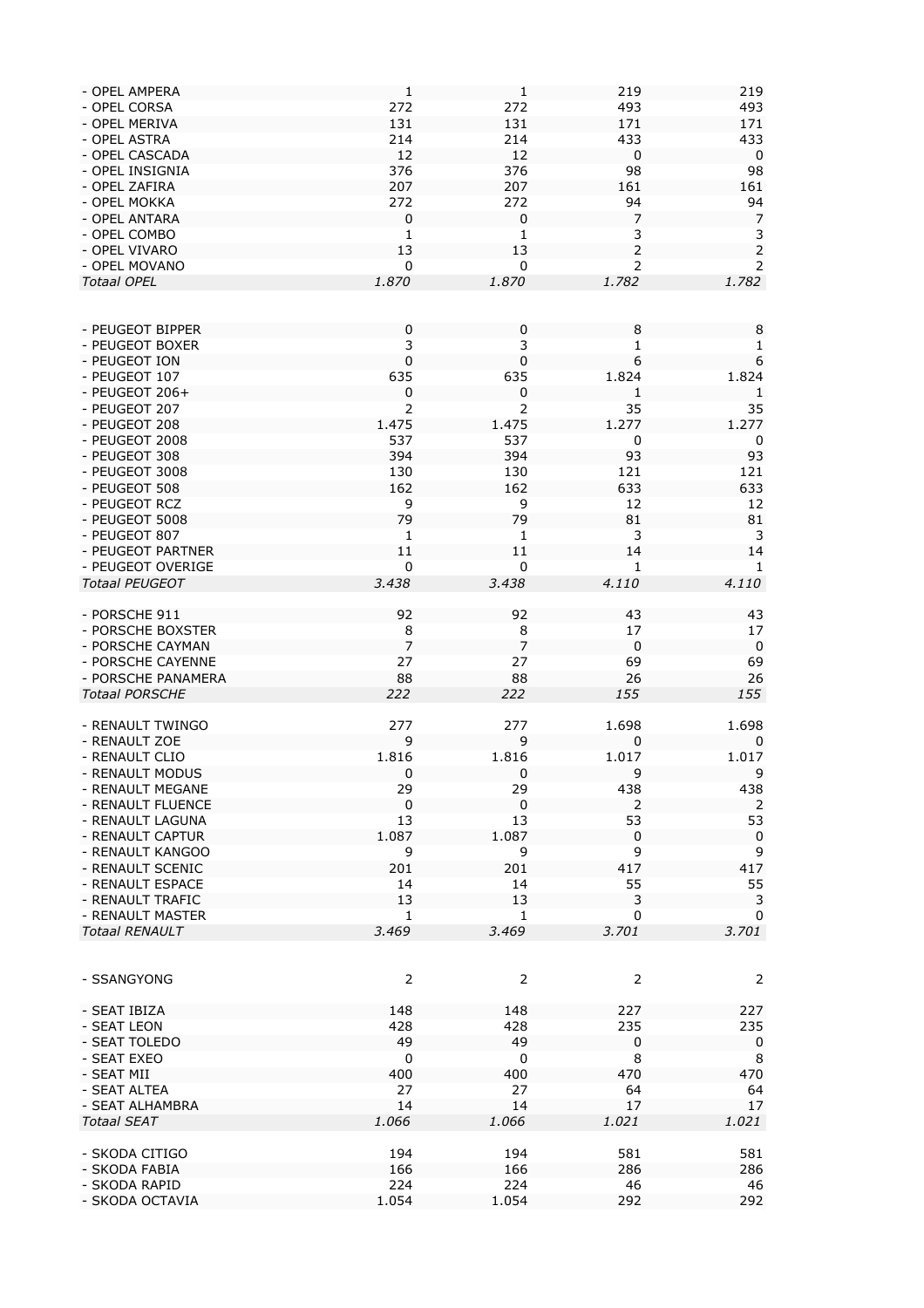| - SKODA SUPERB         | 177            | 177              | 38               | 38               |
|------------------------|----------------|------------------|------------------|------------------|
| - SKODA ROOMSTER       | 23             | 23               | 20               | 20               |
| - SKODA YETI           | 75             | 75               | 90               | 90               |
| <b>Totaal SKODA</b>    | 1.913          | 1.913            | 1.353            | 1.353            |
|                        |                |                  |                  |                  |
| - SMART SMART          | 22             | 22               | 33               | 33               |
| <b>Totaal SMART</b>    | 22             | 22               | 33               | 33               |
|                        |                |                  |                  |                  |
|                        |                |                  |                  |                  |
| - SUBARU TREZIA        | 17             | 17               | 6                | 6                |
| - SUBARU LEGACY        | $\mathsf 3$    | 3                | 3                | $\mathsf 3$      |
| - SUBARU BRZ           | 2              | 2                | 0                | $\pmb{0}$        |
| - SUBARU OUTBACK       | $\overline{a}$ | $\overline{4}$   | 3                | $\mathbf{3}$     |
| - SUBARU FORESTER      | 61             | 61               | 24               | 24               |
| - SUBARU XV            | 28             | 28               | 21               | 21               |
| <b>Totaal SUBARU</b>   | 115            | 115              | 57               | 57               |
|                        |                |                  |                  |                  |
| - SUZUKI ALTO          | 652            | 652              | 604              | 604              |
| - SUZUKI SWIFT         | 286            | 286              | 380              | 380              |
|                        |                |                  |                  |                  |
| - SUZUKI SPLASH        | 104            | 104              | 171              | 171              |
| - SUZUKI SX4           | 11             | 11               | 70               | 70               |
| - SUZUKI SX4 S-CROSS   | 370            | 370              | 0                | 0                |
| - SUZUKI KIZASHI       | 2              | 2                | $\overline{7}$   | $\overline{7}$   |
| - SUZUKI GRAND VITARA  | $\overline{2}$ | $\overline{2}$   | 1                | $\mathbf{1}$     |
| - SUZUKI JIMNY         | 3              | 3                | 3                | 3                |
| <b>Totaal SUZUKI</b>   | 1.430          | 1.430            | 1.236            | 1.236            |
|                        |                |                  |                  |                  |
| - TESLA MODEL S        | 7              | 7                | 0                | $\pmb{0}$        |
| - TESLA ROADSTER       | 0              | $\pmb{0}$        | $\mathbf{1}$     | $\mathbf{1}$     |
|                        |                |                  |                  |                  |
| <b>Totaal TESLA</b>    | $\overline{z}$ | $\overline{7}$   | $\it 1$          | $\mathbf{1}$     |
|                        |                |                  |                  |                  |
|                        |                |                  |                  |                  |
| - TOYOTA AYGO          | 844            | 844              | 477              | 477              |
| - TOYOTA IQ            | 6              | 6                | 5                | 5                |
| - TOYOTA YARIS         | 683            | 683              | 724              | 724              |
| - TOYOTA VERSO-S       | 88             | 88               | 77               | 77               |
| - TOYOTA URBAN CRUISER | $\pmb{0}$      | 0                | $\mathbf{1}$     | 1                |
| - TOYOTA AURIS         | 813            | 813              | 466              | 466              |
| - TOYOTA VERSO         | 49             | 49               | 73               | 73               |
|                        |                |                  |                  |                  |
| - TOYOTA PRIUS         | 26             | 26               | 518              | 518              |
| - TOYOTA PRIUS PLUS    | 15             | 15               | 374              | 374              |
| - TOYOTA AVENSIS       | 39             | 39               | 37               | 37               |
| - TOYOTA RAV4          | 115            | 115              | 33               | 33               |
| - TOYOTA LAND CRUISER  | 6              | $\boldsymbol{6}$ | $\boldsymbol{6}$ | $\boldsymbol{6}$ |
| - TOYOTA GT86          | 5              | 5                | 7                | $\overline{7}$   |
| Totaal TOYOTA          | 2.689          | 2.689            | 2.798            | 2.798            |
|                        |                |                  |                  |                  |
|                        |                |                  |                  |                  |
| - VW POLO              | 1.209          | 1.209            | 1.317            | 1.317            |
| - VW GOLF              | 2.636          | 2.636            | 1.452            | 1.452            |
|                        |                |                  |                  |                  |
| - VW GOLF PLUS         | 16             | 16               | 115              | 115              |
| - VW CALIFORNIA        | 8              | 8                | 8                | 8                |
| - VW CRAFTER           | 20             | 20               | $10$             | $10\,$           |
| - VW EOS               | $\mathbf{1}$   | 1                | 4                | $\overline{4}$   |
| - VW (NEW) BEETLE      | 31             | 31               | 43               | 43               |
| - VW SCIROCCO          | 6              | 6                | 16               | 16               |
| - VW JETTA             | 39             | 39               | 70               | 70               |
| - VW PASSAT            | 261            | 261              | 115              | 115              |
| - VW TOURAN            | 158            | 158              | 182              | 182              |
|                        |                |                  |                  |                  |
| - VW SHARAN            | 25             | 25               | 29               | 29               |
| - VW TIGUAN            | 259            | 259              | 260              | 260              |
| - VW TOUAREG           | 11             | 11               | 29               | 29               |
| - VW TRANSPORTER       | 123            | 123              | 67               | 67               |
| - VW CADDY             | 22             | 22               | 35               | 35               |
| - VW UP!               | 1.714          | 1.714            | 2.104            | 2.104            |
| Totaal VOLKSWAGEN      | 6.539          | 6.539            | 5.856            | 5.856            |
|                        |                |                  |                  |                  |
| - VOLVO C30            | 4              | 4                | 9                | 9                |
|                        |                | 249              | 944              | 944              |
| - VOLVO V40            | 249            |                  |                  |                  |
| - VOLVO S40            | 0              | 0                | 2                | 2                |
| - VOLVO V50            | $\pmb{0}$      | $\mathbf 0$      | 3                | 3                |
| - VOLVO S60            | 88             | 88               | 32               | 32               |